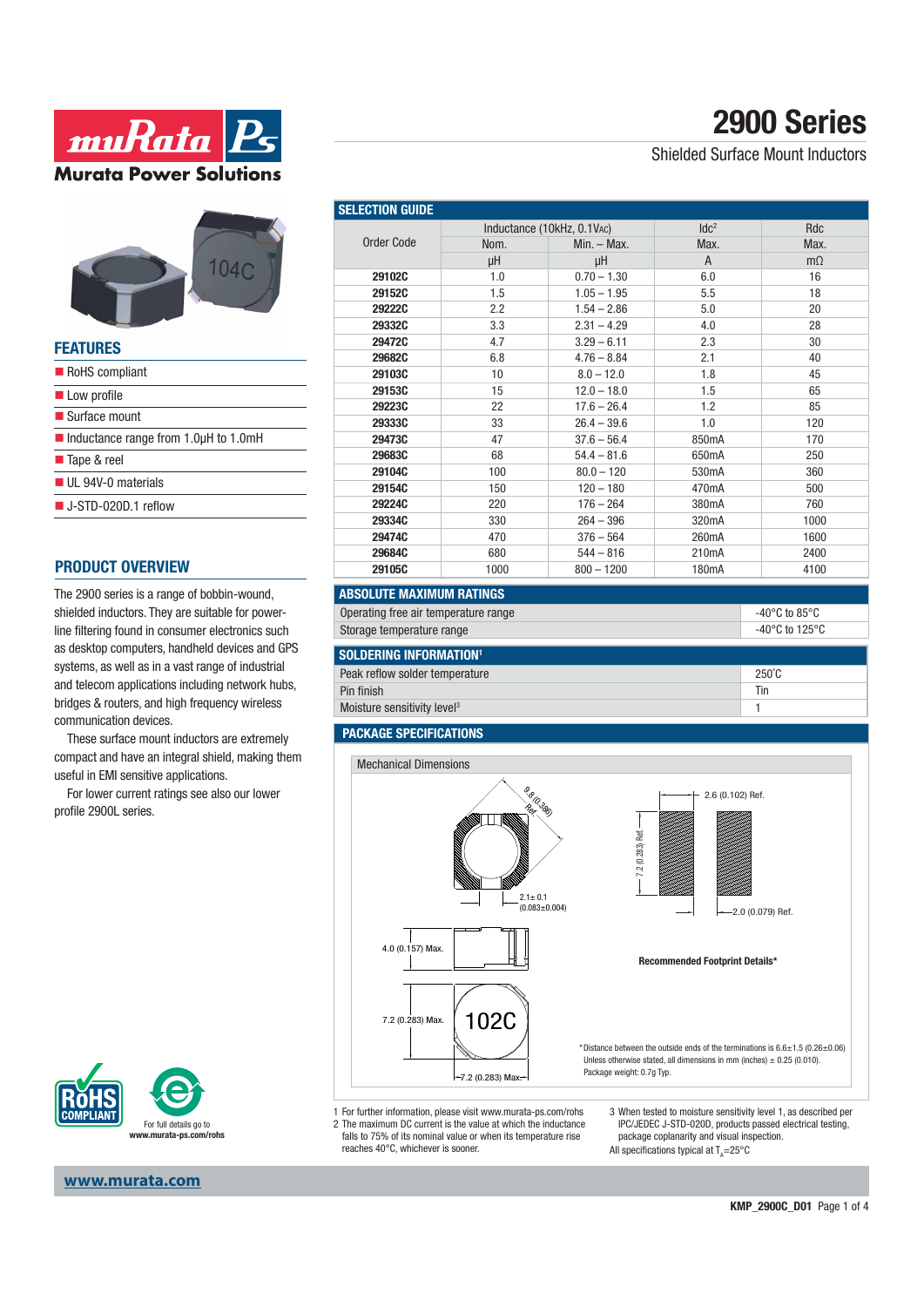### **muRata Bs** Murata Power Solutions

# **2900 Series**

Shielded Surface Mount Inductors

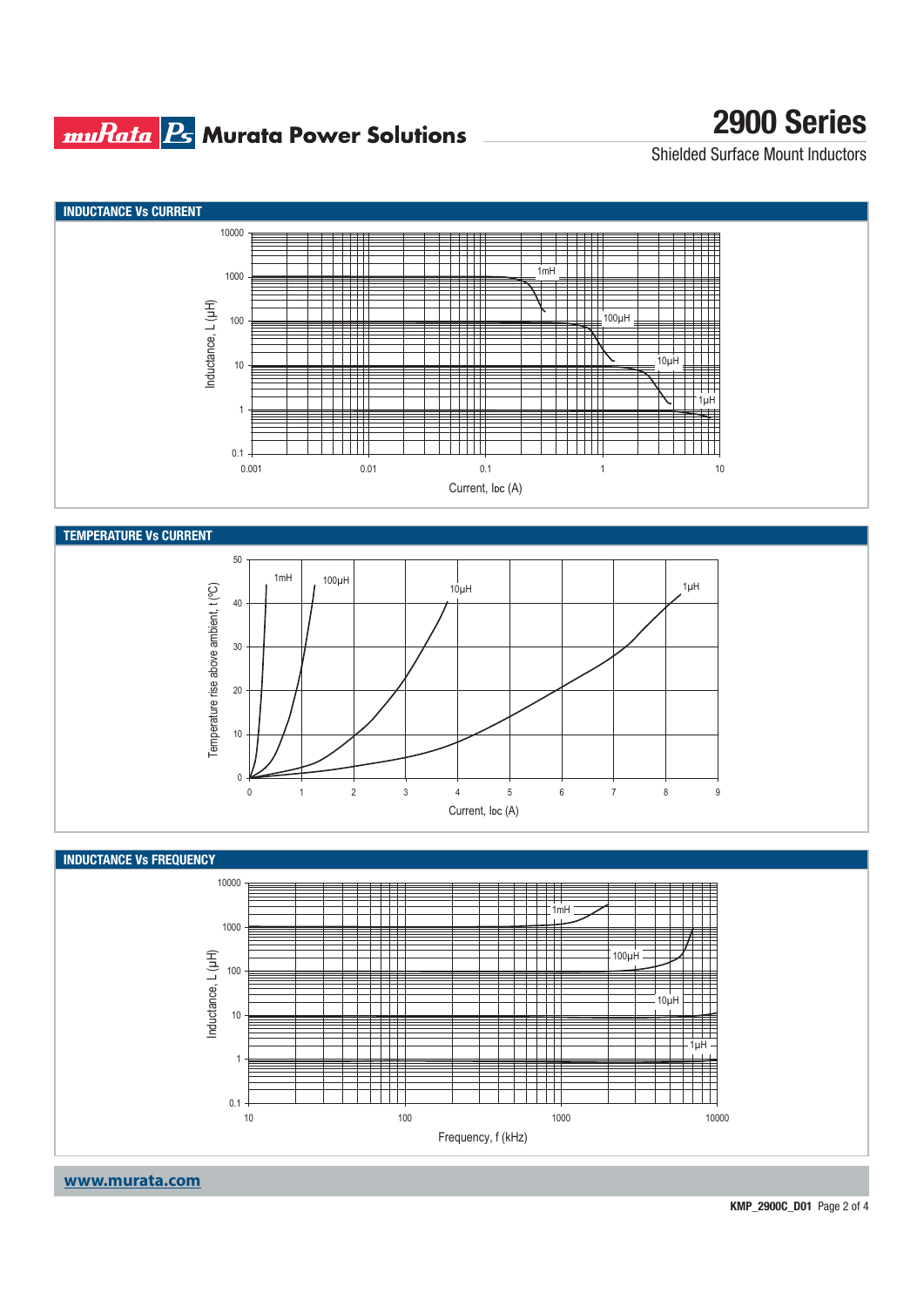## **muRata B<sub>5</sub> Murata Power Solutions**

# **2900 Series**

Shielded Surface Mount Inductors